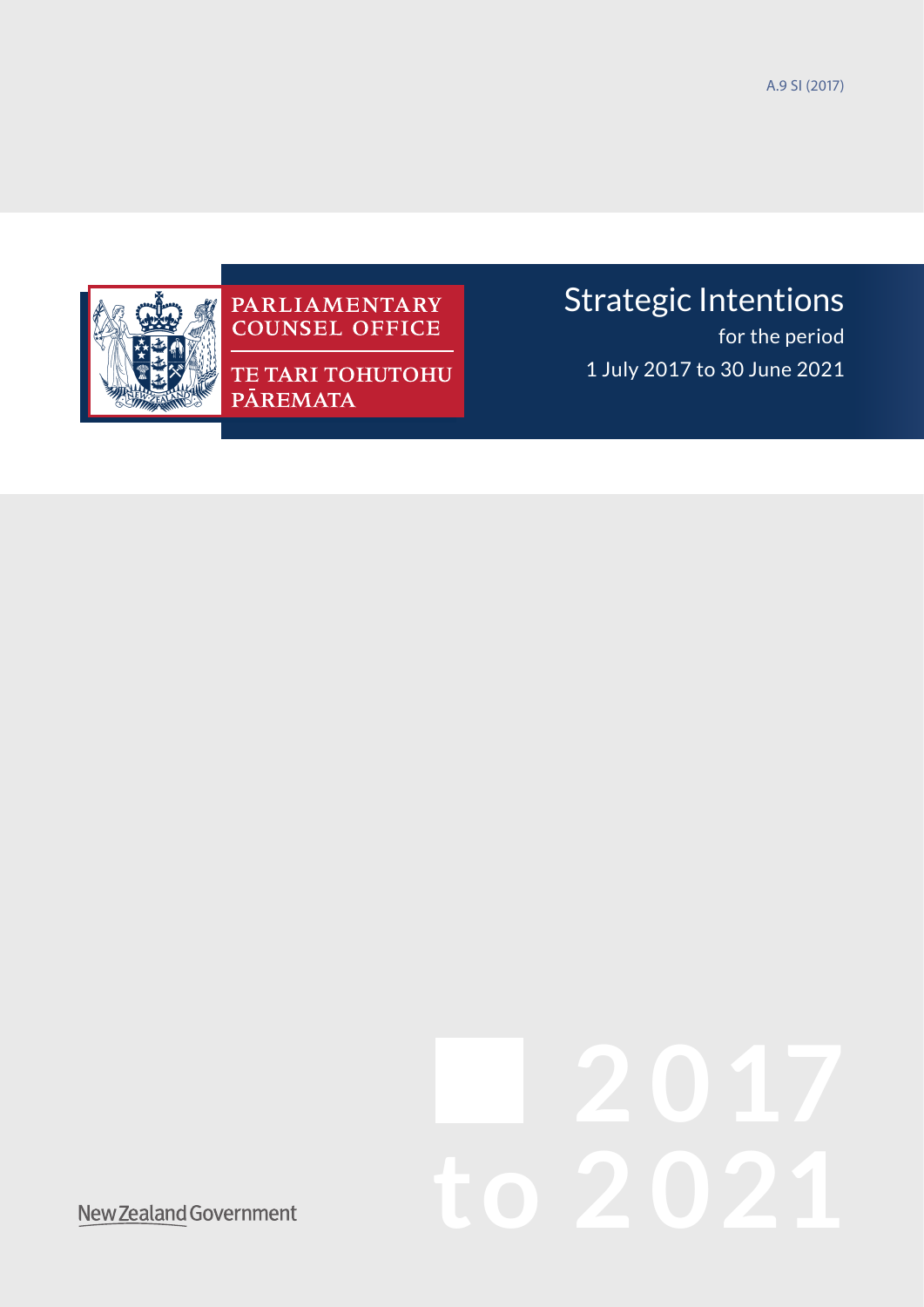Strategic Intentions of the Parliamentary Counsel Office for the period 1 July 2017 to 30 June 2021

Presented to the House of Representatives under section 39 of the Public Finance Act 1989

December 2017 Wellington, New Zealand

ISSN 2382-1973 (Print) ISSN 2382-1981 (Online)

Text printed on 100gsm stock: Forest Stewardship Council 100% recycled, totally chlorine free. Cover printed on 250gsm Media Satin: Forest Stewardship Council mixed credit, elemental chlorine free.



 Crown copyright ©. This copyright work is licensed under the Creative Commons Attribution 3.0 New Zealand licence. In essence, you are free to copy, distribute, and adapt the work, as long as you attribute the work to the Parliamentary Counsel Office and abide by the other licence terms. To view a copy of this licence, visit http://creativecommons. org/licenses/by/3.0/nz/. Please note that neither the Parliamentary Counsel Office logo nor the New Zealand Government logo may be used in any way that infringes any provision of the Flags, Emblems, and Names Protection Act 1981 or would infringe such provision if the relevant use occurred within New Zealand. Attribution to the Parliamentary Counsel Office should be in written form and not by reproduction of the Parliamentary Counsel Office logo or the New Zealand Government logo.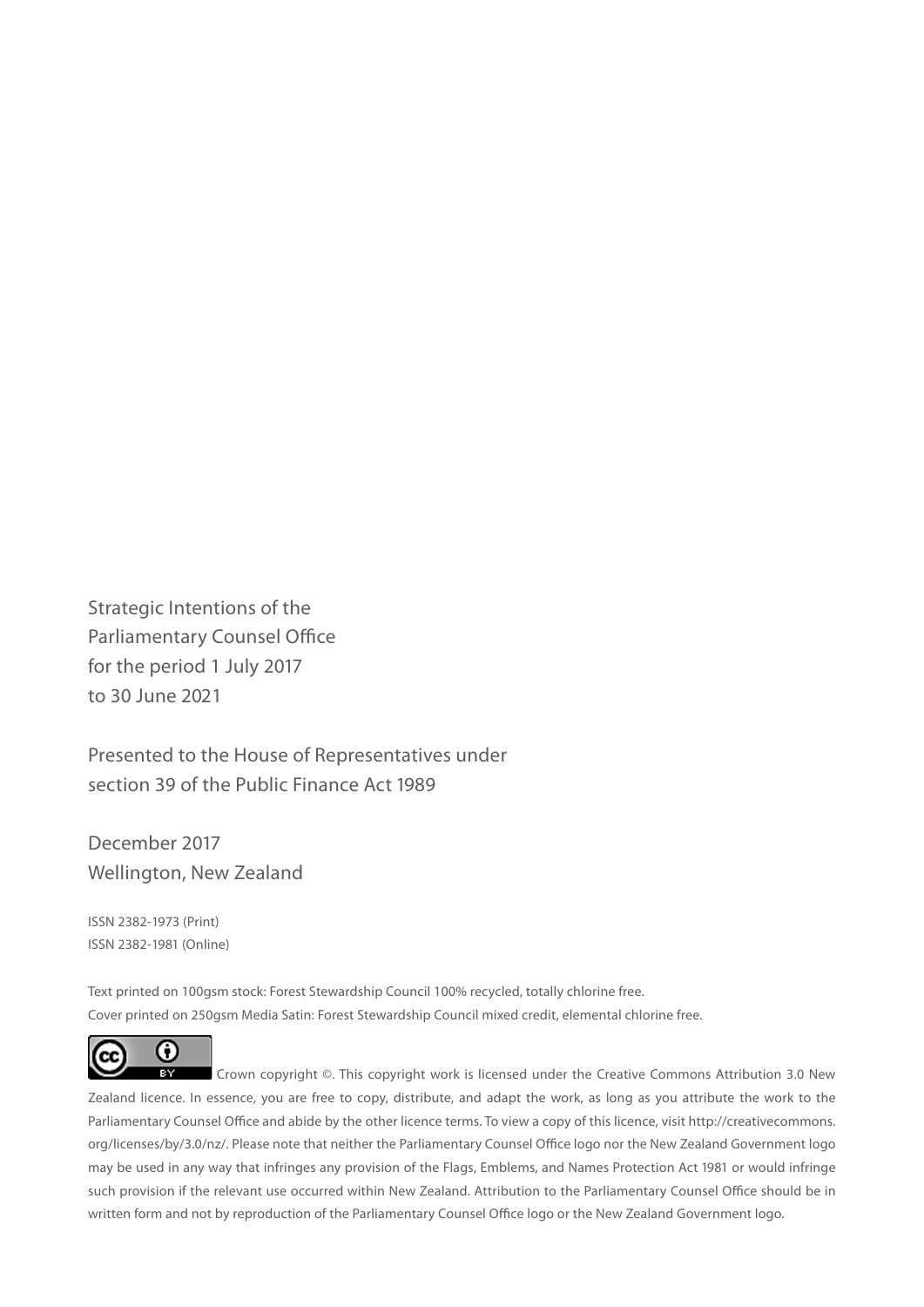### **CONTENTS**

| Statements of responsibility                      | $\mathcal{P}$ |
|---------------------------------------------------|---------------|
| Introduction from the Chief Parliamentary Counsel | 3             |
| Nature and scope of functions                     | 4             |
| <b>Strategic direction</b>                        | 10            |
| Managing functions and operations                 | 15            |
| Equal employment opportunities                    | 16            |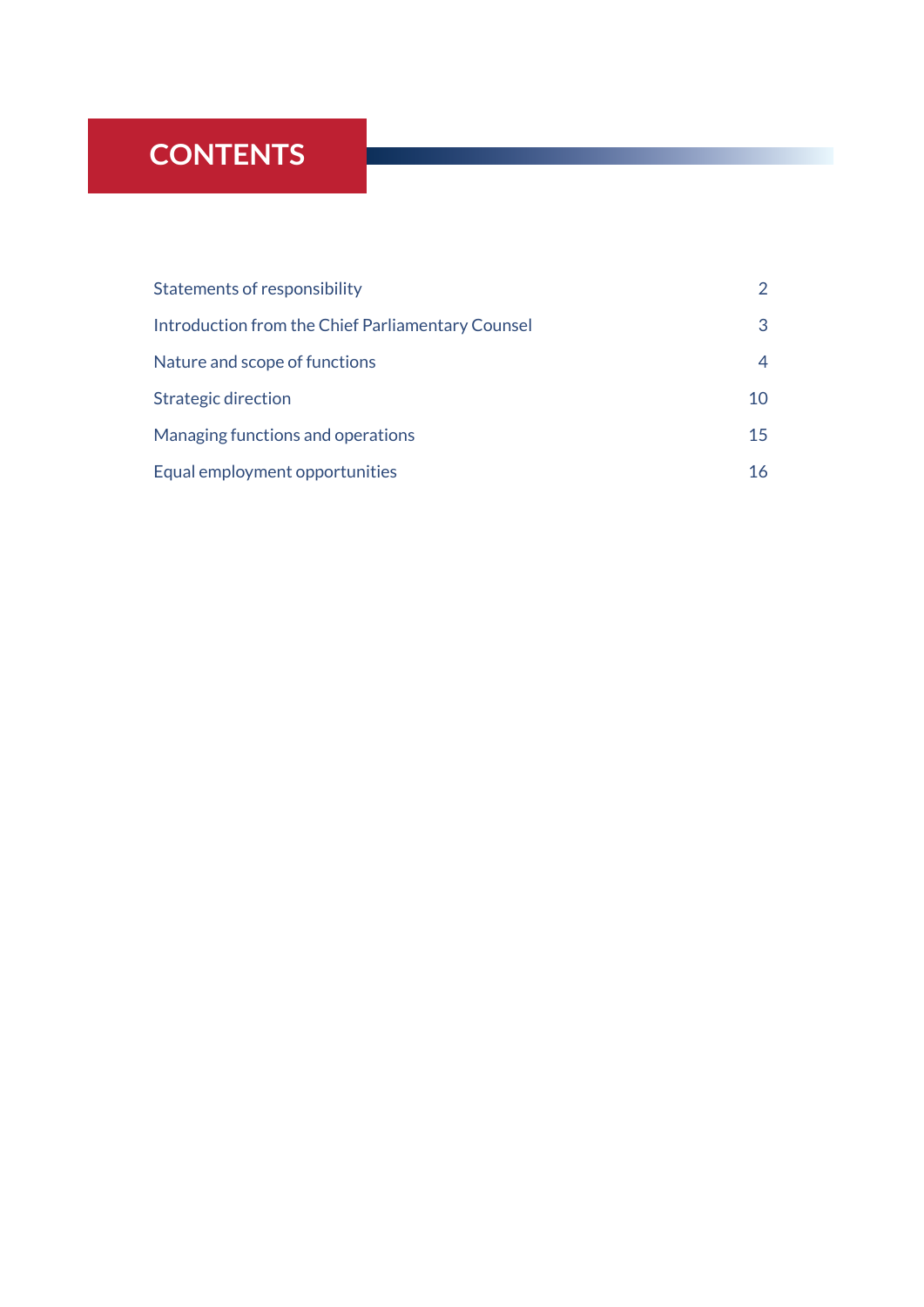#### <span id="page-3-0"></span>**Chief Parliamentary Counsel statement of responsibility**

In signing this statement, I acknowledge that I am responsible for the information on strategic intentions for the Parliamentary Counsel Office. This information has been prepared in accordance with sections 38 and 40 of the Public Finance Act 1989.

Signed:

11 fem

Fiona Leonard Chief Parliamentary Counsel

#### **Ministerial statement of responsibility**

I am satisfied that the information on strategic intentions prepared by the Parliamentary Counsel Office is consistent with the policies and performance expectations of the Government.

Signed:

Hon David Parker Attorney-General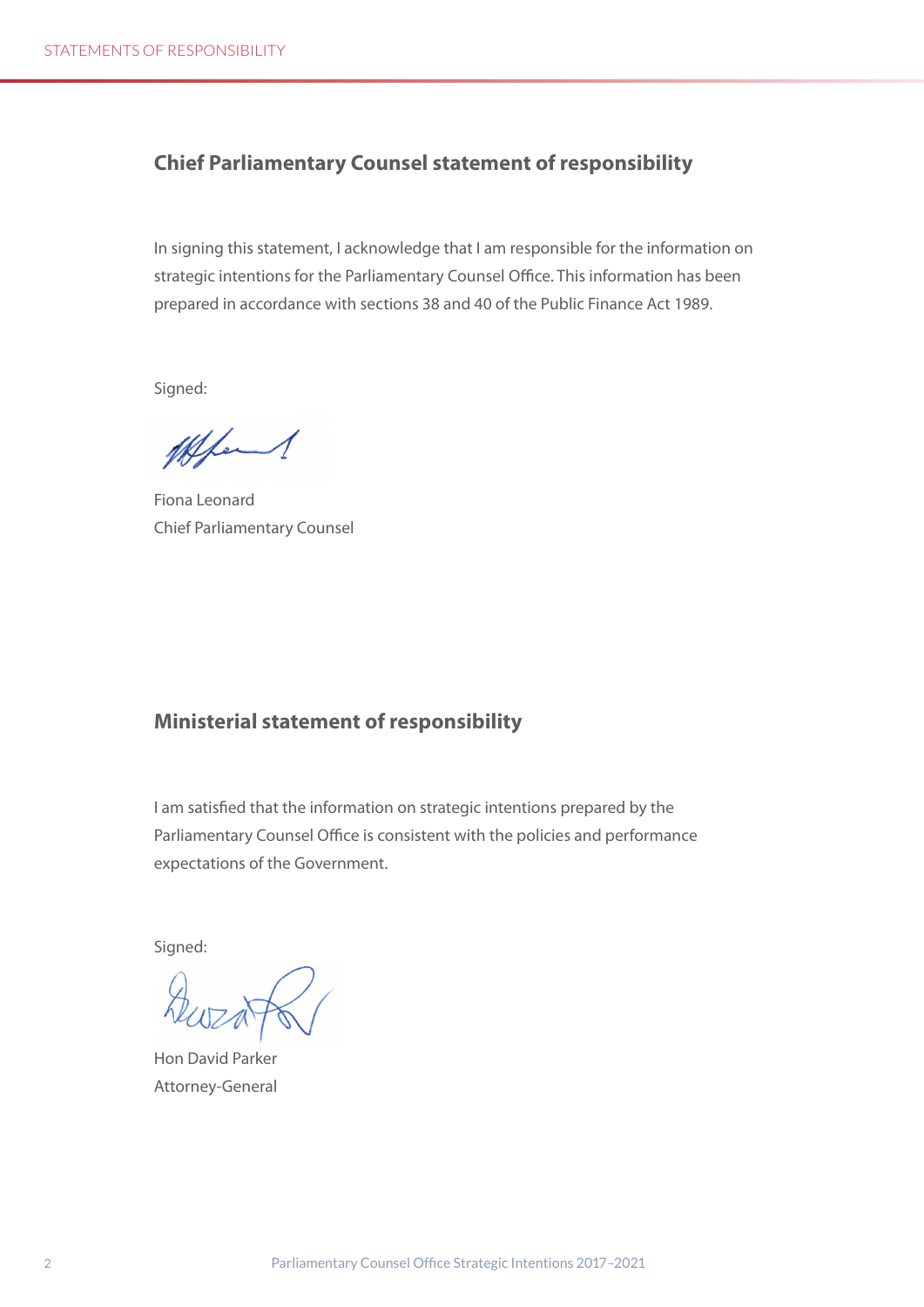#### <span id="page-4-0"></span>Introduction from the Chief Parliamentary Counsel

Over the four years covered by this Strategic Intentions document (SI), the Parliamentary Counsel Office (PCO) will continue to deliver its two outputs of Law Drafting and Access to Legislation. We will draft the Government's legislation programme and ensure that current legislation is readily accessible to the public.

This document sets out the strategic objectives the PCO intends to achieve, or contribute to, over the next four years. The key strategic challenges and opportunities include ensuring that we are actively positioned to meet the future needs of the users of our services.

The main focus is our role as steward of New Zealand's legislation. While we are one of the many contributors to the legislative system, given our expertise and purpose, we play an important leadership role.

As a legislative steward, the PCO has identified a number of initiatives that will ensure legislation is accessible, fit for purpose, and constitutionally sound. We plan to continue to consult with the other participants in the legislative system to arrive at a shared view and commitment for the stewardship of New Zealand's laws and on how together we best deliver on that obligation.

Other areas of focus for the organisation are enhancing the support provided to Pacific Island nations and to the Legislation Design and Advisory Committee (LDAC).

Our strategic challenge is to ensure that we have the capability and capacity, and the technical systems, to deliver high-quality legislation that is accessible to all users.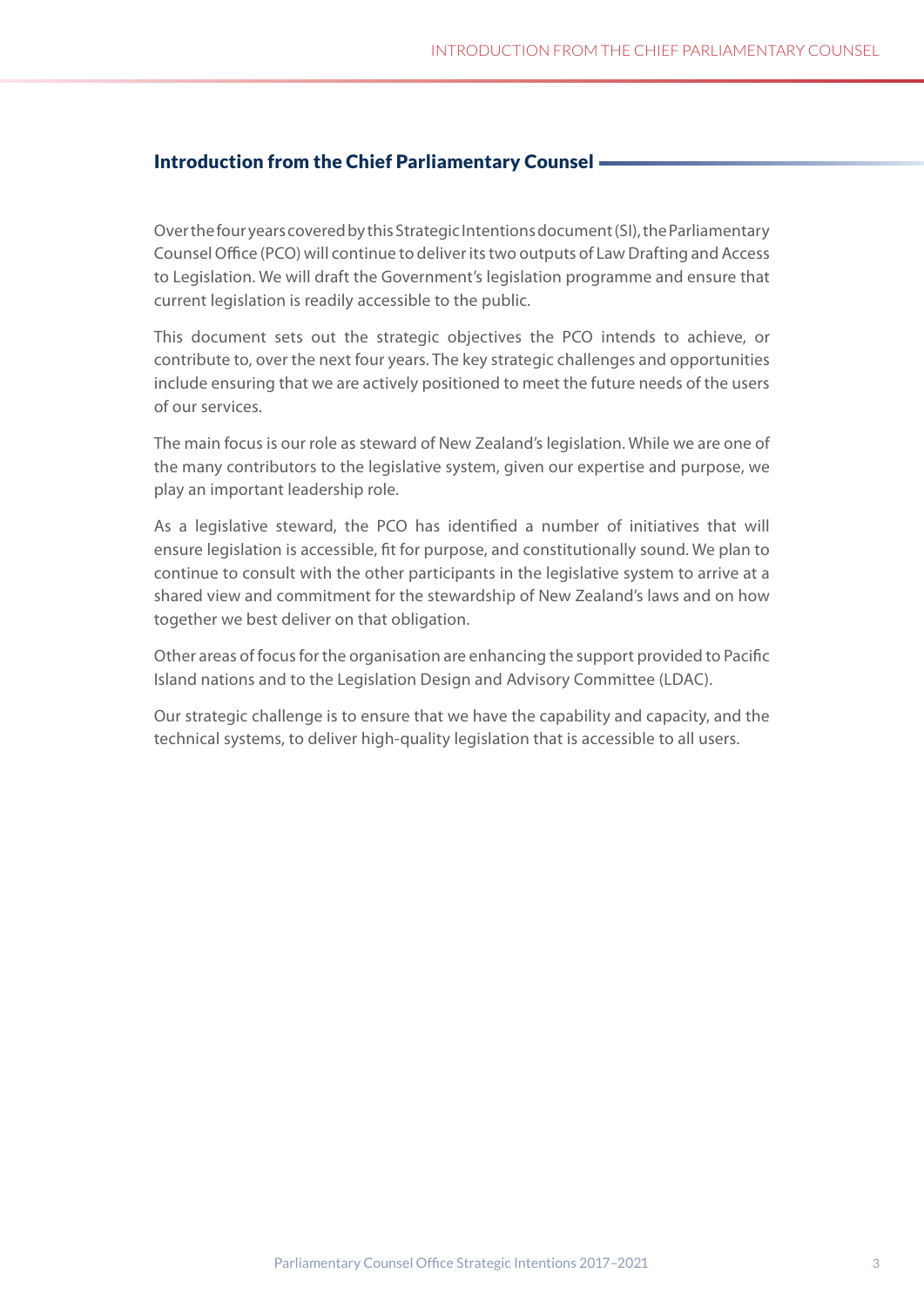#### <span id="page-5-0"></span>Nature and scope of functions

The PCO is constituted as a separate statutory office by the Legislation Act 2012 (the 2012 Act). The PCO is under the control of the Attorney-General or, if there is no Attorney-General, the Prime Minister.

The PCO is not part of the Public Service under the State Sector Act 1988, and so is not under the direct control of the State Services Commissioner. However, the PCO is subject to section 57 of the State Sector Act 1988, which relates to the setting and enforcement of minimum standards of integrity and conduct.

The PCO has recently revised its vision statement to "Great Law for New Zealand". Great law must be fit for purpose, constitutionally sound, and accessible.



#### **PCO outputs**

The PCO's multi-category appropriation consists of two distinct but complementary outputs—Law Drafting Services and Access to Legislation—that deliver different parts of the same service to the Government and Parliament and to the wider New Zealand public. The PCO will continue to deliver these two outputs so that we can deliver the Government's legislation programme and ensure that legislation is available to the public.

The nature and scope of the functions relating to these outputs are set out on the following pages.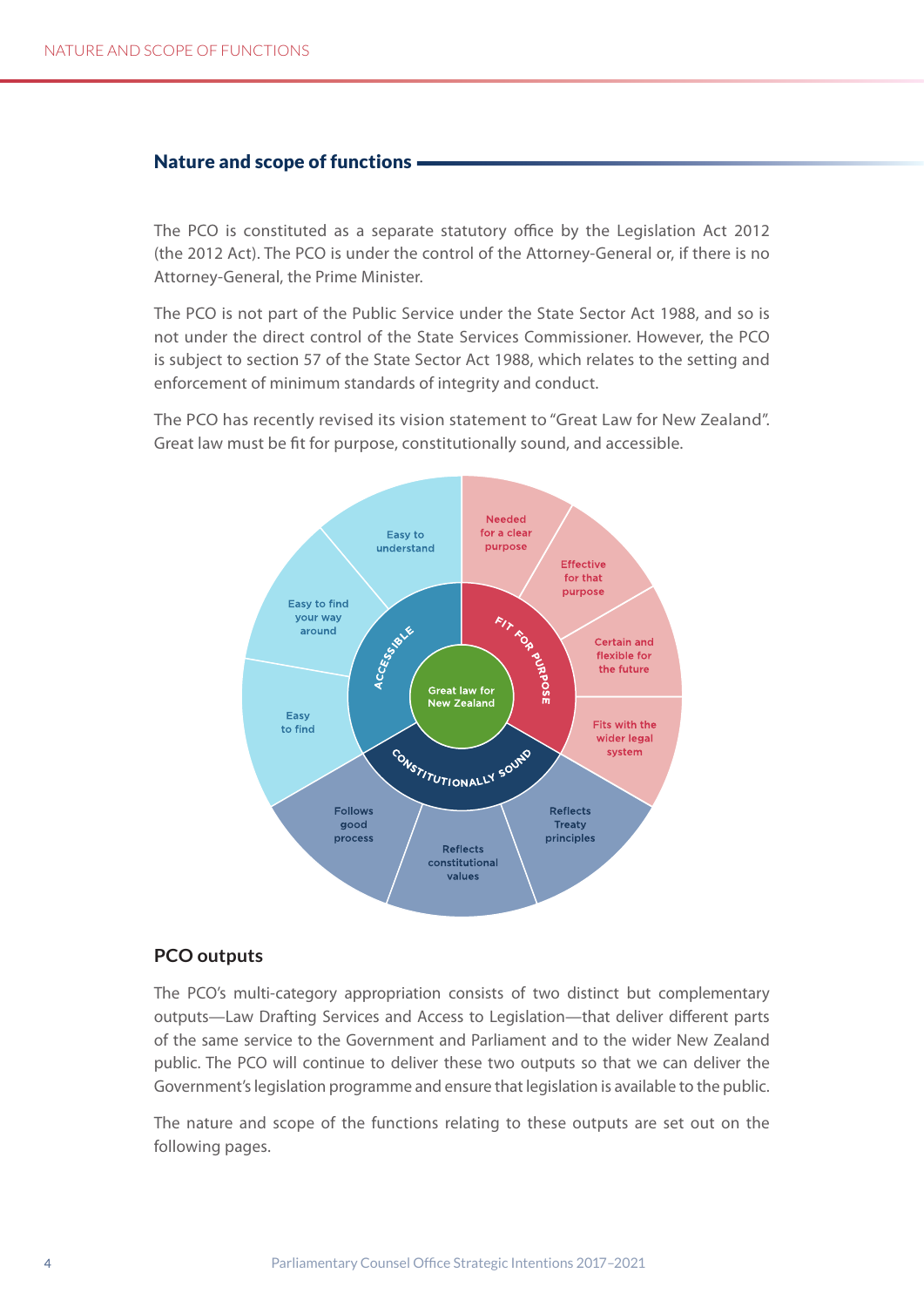#### **Law Drafting Services**

Under the 2012 Act, the PCO is responsible for drafting Government Bills and Legislative Instruments. This includes drafting amendments to Bills required by select committees, and by Ministers at the committee of the whole House stage. Bills, but not Legislative Instruments, administered by the Inland Revenue Department (IRD) are drafted by that department.

The PCO is also responsible for developing three-yearly statute law revision programmes for the Attorney-General to present to each new Parliament. The purpose of revision is to make New Zealand's Acts easier to read and understand by rationalising Acts and sections within them, removing inconsistencies and overlaps, repealing obsolete and redundant provisions, and modernising expression, style, and format. The substantive law is not changed.

Over the next four years, the PCO will work to ensure the revision process is effective. For example, during the drafting and passing of the first revision Bill, we identified small improvements to the process that will be made through the Legislation Bill (currently before the House).

The PCO will also work collaboratively with departments to assist departmental chief executives to carry out their legislative stewardship responsibilities under section 32 of the State Sector Act 1988.

The PCO provides advice on the drafting of disallowable instruments that are not drafted by the PCO. The 2012 Act provides for the disallowance of certain instruments made under enactments. All Legislative Instruments are referred to the Regulations Review Committee and must be presented to the House for scrutiny by that committee. The PCO provides copies of all Legislative Instruments to the Office of the Clerk for that purpose on behalf of the instructing department or agency.

The law drafting services provided by the PCO are part of the process of implementing new policy or changes to policy through the enactment of legislation. Our first involvement with new legislation is during the development of the Government's legislation programme, which establishes the priorities for proposed legislation.

The PCO examines and reports on local Bills and private Bills on the direction of the Attorney-General. This involves providing drafting advice and assistance (including the preparation of draft Bills) to the promoters of the Bills and their legal advisers. We also examine and draft Members' Bills if directed to do so by the Attorney-General.

The PCO, with funding from the Ministry of Foreign Affairs and Trade (MFAT) Aid Programme, provides legislative drafting assistance, training, and mentoring to those involved in, or responsible for, drafting legislation in Pacific Island nations.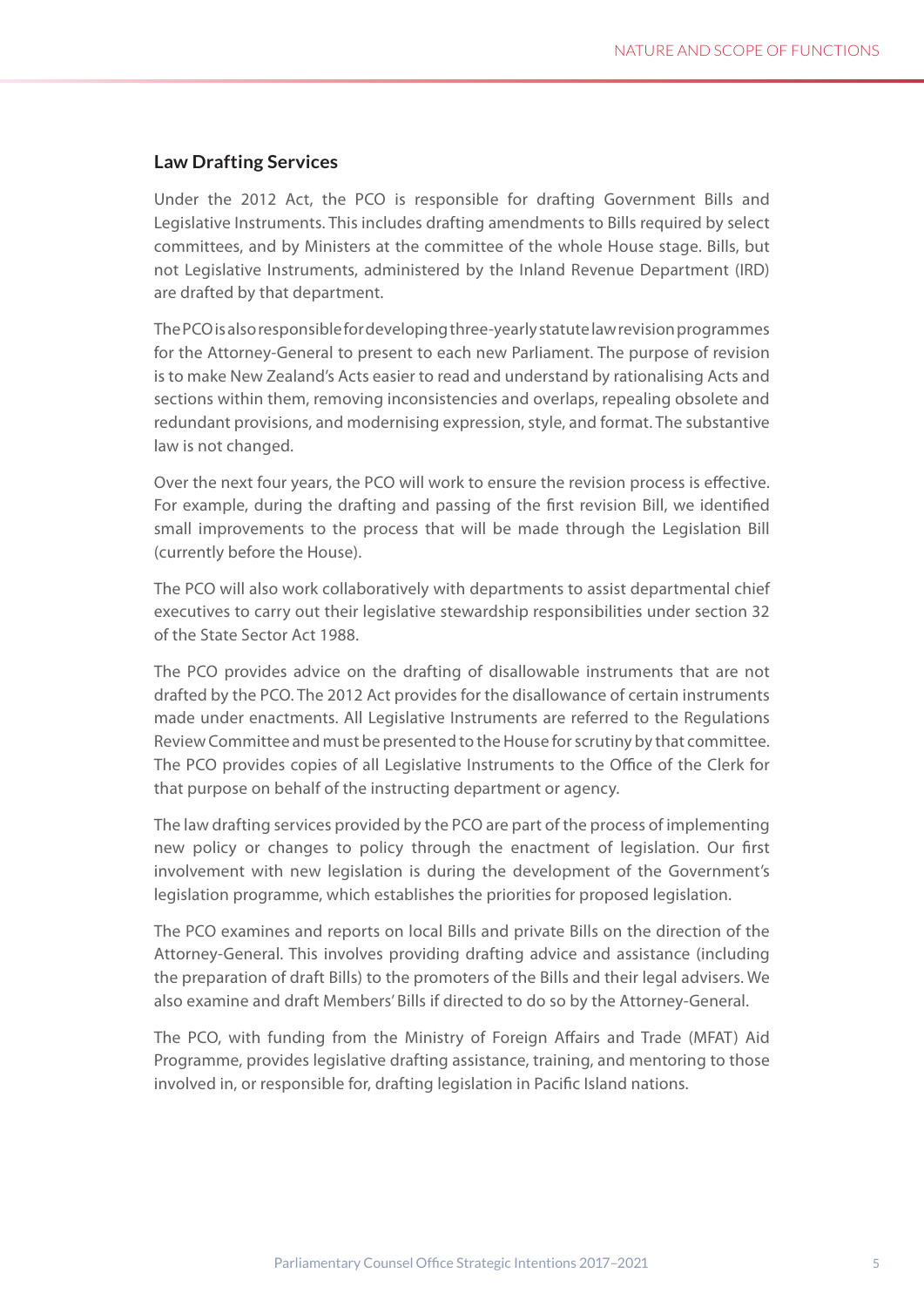#### **Access to Legislation**

Under the 2012 Act, the PCO is responsible for publishing Acts of Parliament (including reprinted Acts), Legislative Instruments (including reprinted Legislative Instruments), and reprints of Imperial enactments and Imperial subordinate legislation. The PCO also supplies copies of Bills and Supplementary Order Papers (SOPs) to the House.

The New Zealand Legislation (NZL) system is the complete drafting and publishing system used by the PCO. The drafting system is also available to the Office of the Clerk and Inland Revenue Department drafting staff. The system enables the PCO to provide public access to up-to-date official legislation in printed form, and in electronic form on the NZL website at [www.legislation.govt.nz.](http://www.legislation.govt.nz)

The PCO will ensure that New Zealand legislation (including Bills and SOPs) continues to be readily accessible to the public in a timely manner and in an accurate and authoritative form. It is fundamental to the effective operation of the rule of law in a democracy that the people governed by the law have access to the rules by which they are governed. Continual maintenance and development of the system that we use to draft and publish New Zealand legislation will ensure that we continue to provide good access.

The PCO also provides a website that publishes legislative disclosure statements (these are departmental documents that provide information about the development and content of legislation proposed by the Government, assisting parliamentary and public scrutiny of a Bill or an SOP). Disclosure statements are published for all Government Bills (with limited exceptions) and substantive SOPs introduced or released since 29 July 2013. The rules for disclosure statements are proposed to be simplified through the new Legislation Bill.

The PCO provides the LDAC website and took over responsibility from the Law Commission in 2015 for its content. The LDAC terms of reference include providing advice to departments on the development of legislative proposals.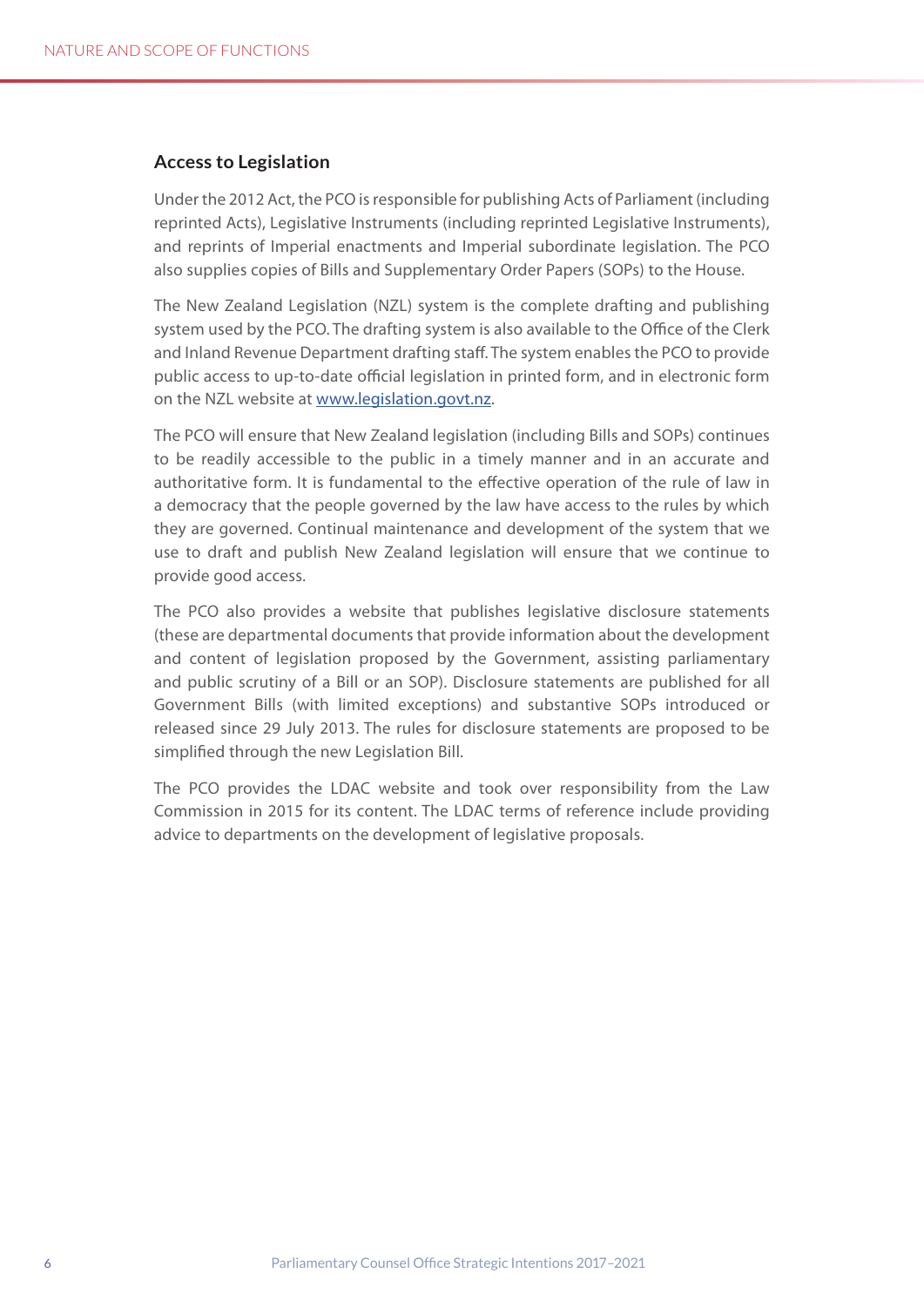| Stakeholder                                | Relationship                                                                                                                                                                                                                                                                                                                                                                                                              |
|--------------------------------------------|---------------------------------------------------------------------------------------------------------------------------------------------------------------------------------------------------------------------------------------------------------------------------------------------------------------------------------------------------------------------------------------------------------------------------|
| All users of<br>legislation                | The PCO provides public access to up-to-date official legislation<br>on the NZL website at www.legislation.govt.nz.                                                                                                                                                                                                                                                                                                       |
| <b>Inland Revenue</b><br>Department (IRD)  | The PCO provides IRD's drafting unit with access to the NZL<br>system. This unit is responsible under current arrangements<br>for drafting tax Bills. The PCO has developed a Memorandum<br>of Understanding with IRD for processing, printing, supplying,<br>and publishing IRD-drafted legislation.                                                                                                                     |
| <b>Cabinet Office</b>                      | The PCO works closely with the Legislation Co-ordinator<br>in the Cabinet Office, whose role is to provide support to<br>the Government of the day in developing, monitoring, and<br>modifying the legislation programme, and with the Secretary<br>of the Cabinet Legislation Committee.                                                                                                                                 |
| Leader of the<br>House                     | The PCO works closely with the offices of the Leader of the<br>House and Deputy Leader of House in assisting with the<br>progress of Government legislation through the House.                                                                                                                                                                                                                                            |
| Instructing<br>departments and<br>agencies | The PCO has extensive working relationships with all central<br>government departments and agencies in terms of taking<br>instructions from them for drafting new and amending<br>legislation and providing links and electronic "feeds" from the<br>NZL website.                                                                                                                                                         |
| Regulations<br>Review<br>Committee         | The Regulations Review Committee performs an important<br>function for Parliament by reviewing the empowering<br>provisions in Bills and secondary legislation made under Acts<br>on the grounds set out in Standing Orders. The PCO has<br>worked closely with the committee and its advisers on the<br>Access to Secondary Legislation Project, and on other issues<br>that affect the delegation of legislative power. |
| <b>Drafting agencies</b>                   | The PCO is working with agencies that draft secondary<br>legislation to address concerns about the inaccessibility of<br>that legislation (the Access to Secondary Legislation Project).<br>We are also increasing our support for agencies' drafting<br>capability through training and other resources.                                                                                                                 |

#### **PCO's key partners, customers, and stakeholders**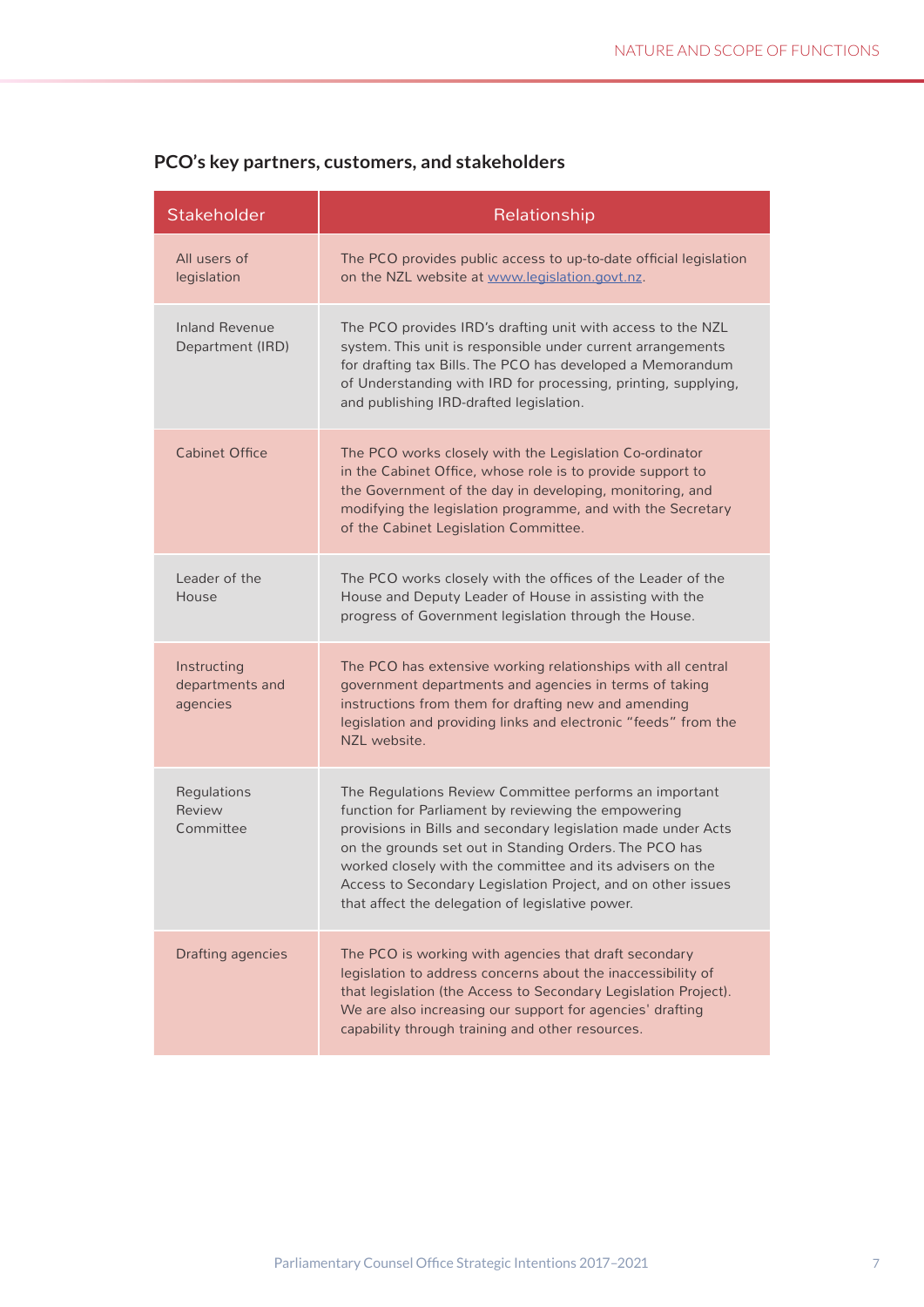| Stakeholder                                                   | Relationship                                                                                                                                                                                                                                                                                                                                                                                                                         |
|---------------------------------------------------------------|--------------------------------------------------------------------------------------------------------------------------------------------------------------------------------------------------------------------------------------------------------------------------------------------------------------------------------------------------------------------------------------------------------------------------------------|
| Office of the Clerk<br>of the House of<br>Representatives     | The PCO works closely with the Office of the Clerk and has<br>developed a Memorandum of Understanding with that office<br>for processing, printing, supplying, and publishing legislation.<br>The PCO provides the Office of the Clerk with access to the<br>NZL system to draft Members' Bills.                                                                                                                                     |
| Office of Treaty<br>Settlements (OTS)                         | The PCO works closely with OTS, particularly through our<br>membership of the OTS Governance Board, to schedule and<br>advance the programme of Treaty Bills.                                                                                                                                                                                                                                                                        |
| Crown Law                                                     | Crown Law's leadership role for the GLN, and its focus on the<br>rule of law, makes our relationship with Crown Law vital. We<br>are working to increase collaboration on Crown Law advice that<br>affects drafting of legislation and to ensure departments raise<br>Crown legal risks early with Crown Law in the policy process.                                                                                                  |
| <b>Legislation Design</b><br>and Advisory<br>Committee (LDAC) | The PCO provides LDAC with policy and secretariat support.                                                                                                                                                                                                                                                                                                                                                                           |
| Law Commission                                                | The PCO works with the Law Commission on matters of law<br>reform.                                                                                                                                                                                                                                                                                                                                                                   |
| <b>Government Legal</b><br>Network (GLN)                      | The PCO is a strong contributor to the development of the<br>GLN. The Deputy Chief Parliamentary Counsel (Access to<br>Legislation) is a member of the GLN committee and the PCO<br>has a strong commitment to engaging GLN summer clerks and<br>graduates.                                                                                                                                                                          |
| <b>Regulatory Quality</b><br>Team at Treasury                 | The Treasury is the lead adviser on regulatory management,<br>focusing on embedding a "regulatory stewardship" approach in<br>government. The regulatory stewardship approach counters the<br>"set and forget" mindset, regulatory under-performance, undue<br>burdens on New Zealanders, and sometimes regulatory failure.<br>We work with them to support this stewardship approach.                                               |
| Pacific Island<br>nations                                     | The PCO provides legislative drafting assistance, training, and<br>mentoring to Pacific Island nations through our Pacific desk. The<br>desk operates with funding from MFAT and focuses assistance<br>on the Cook Islands, Niue, and Tokelau (the three nations within<br>the Realm of New Zealand).<br>The PCO is also involved in the Pacific Islands Law Officers'<br>Network (PILON) and the Pacific Islands Forum Secretariat. |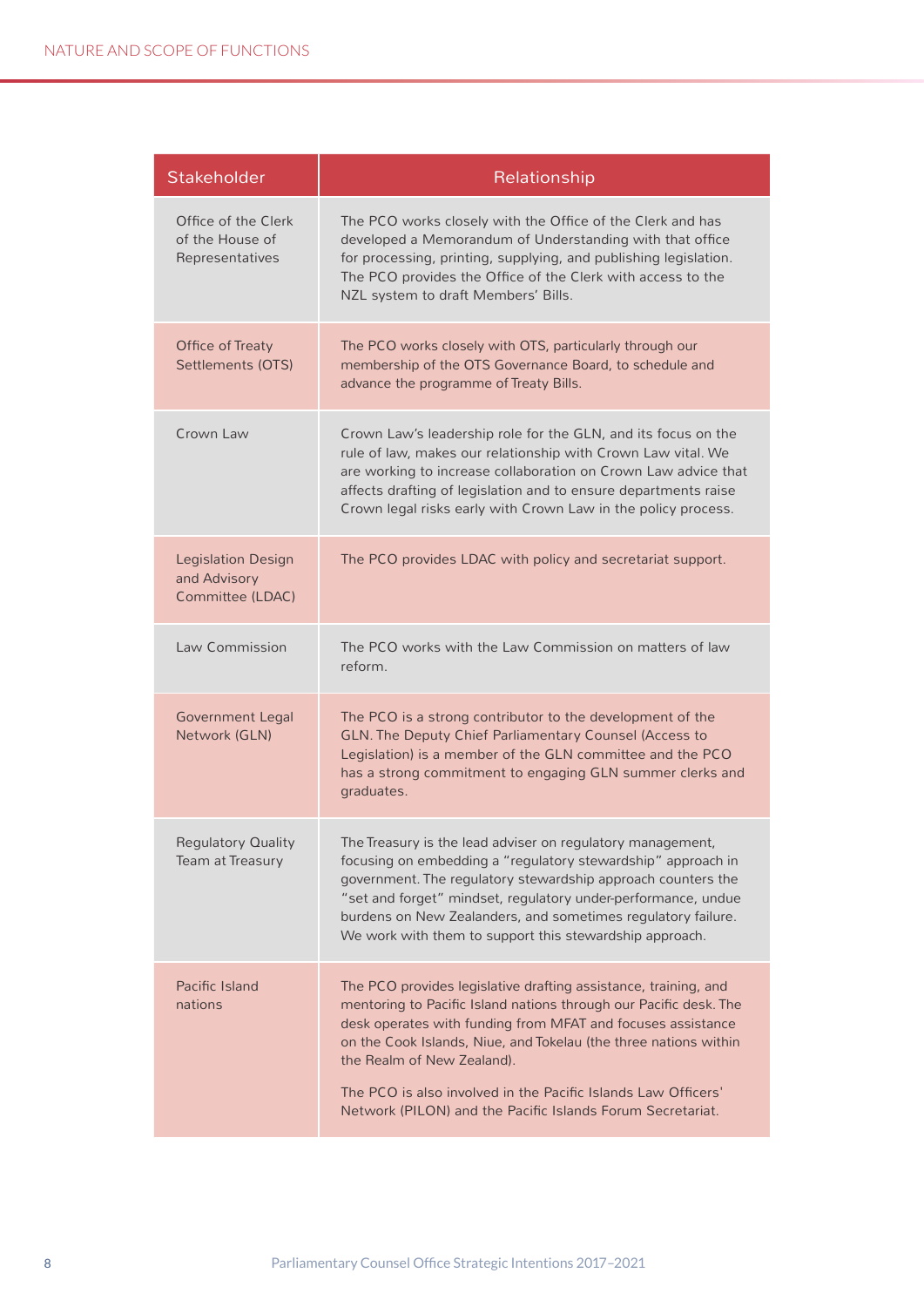| <b>Stakeholder</b>             | Relationship                                                                                                                                                                                                                                                                                                                                       |
|--------------------------------|----------------------------------------------------------------------------------------------------------------------------------------------------------------------------------------------------------------------------------------------------------------------------------------------------------------------------------------------------|
| International<br>relationships | The Chief Parliamentary Counsel regularly liaises with the<br>heads of Australian drafting offices. In addition, the PCO has a<br>significant leadership role in the Commonwealth Association of<br>Legislative Counsel (CALC), with two NZ parliamentary counsel<br>currently acting as the Vice-President and Secretary of CALC<br>respectively. |
| Revera                         | Revera provides the PCO with infrastructure-as-a-service and<br>desktop-as-a-service products that include maintenance and<br>support of the NZL system.                                                                                                                                                                                           |
| Parliamentary<br>Service       | Parliamentary Service provides a range of services including<br>financial accounting services, payroll, and the parliamentary<br>core computing network. Memoranda of Understanding or<br>Service Level Agreements are in place to manage the provision<br>of these services.                                                                      |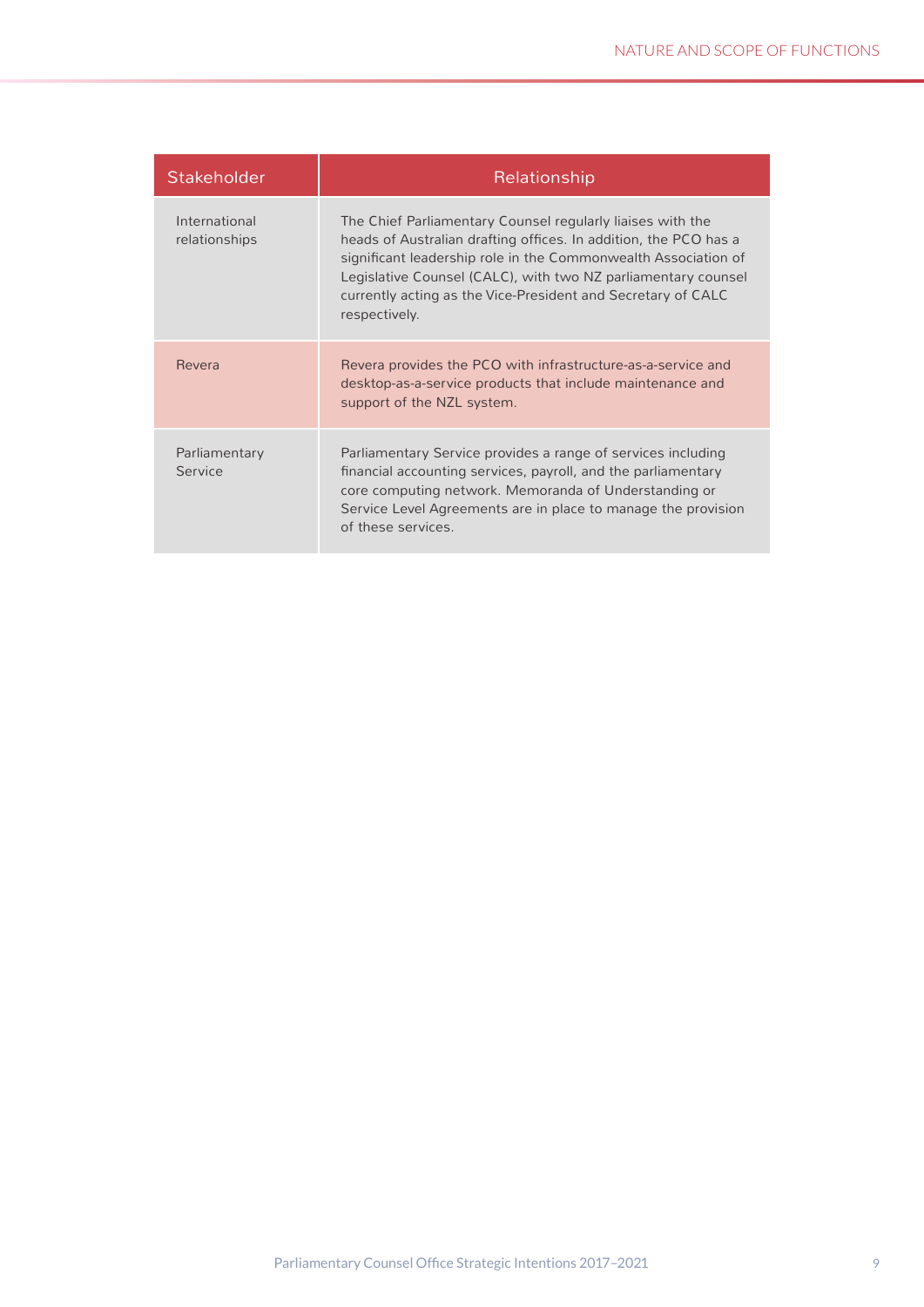#### <span id="page-11-0"></span>Strategic direction

The PCO's purpose is to provide a high-quality legislative drafting service and ready access to New Zealand legislation. Over the next four years, the PCO will continue to ensure it has the capability, capacity, and technical systems to deliver those two outputs. Particular emphasis will be placed on the following core activities.

#### **Revision programme of statutes and repeal Bills**

The next three-yearly revision programme of statutes is scheduled to be presented to the House in late 2017. The PCO also prepares repeal Bills that deal with redundant legislation. The PCO will take every opportunity to encourage chief executives and officials to use these legislative vehicles to revise and modernise the legislation that they administer to make it more accessible for the public.

#### **Legislation Bill**

The Legislation Bill, which replaced the Legislation Amendment Bill, has been introduced and is awaiting its first reading. The Legislation Bill is a rewrite of the Legislation Act 2012 and includes changes needed to implement the Access to Secondary Legislation Project. It also carries over amendments proposed in the Legislation Amendment Bill.

The Bill provides that the Interpretation Act 1999 (currently administered by the Ministry of Justice) will be updated and incorporated in the Legislation Act 2012. Once those provisions are incorporated, the PCO will take over responsibility for administering them.

#### **Legislation Design and Advisory Committee**

The PCO will continue to provide the committee with policy and secretariat support, based at the PCO, from within its current appropriation. In particular, it will support the committee's revision of the LAC Guidelines (4th edition) and the development of supplementary material. The guidelines are a valuable resource for those developing legislation.

The PCO will continue to work with LDAC to ensure its success in encouraging the development of legislation of a high quality. Further development of this service and the cost pressures associated with any growth in its provision will be kept under review to ensure that it does not adversely affect the financing of the PCO's core statutory functions.

#### **Providing Pacific Island nations with drafting support and training**

In accordance with the new five-year Activity Design Document agreed to by the PCO and MFAT, with effect from 1 January 2017, the PCO will continue to provide legislative drafting assistance, training, and mentoring to those involved in, and responsible for, drafting legislation in Pacific Island nations.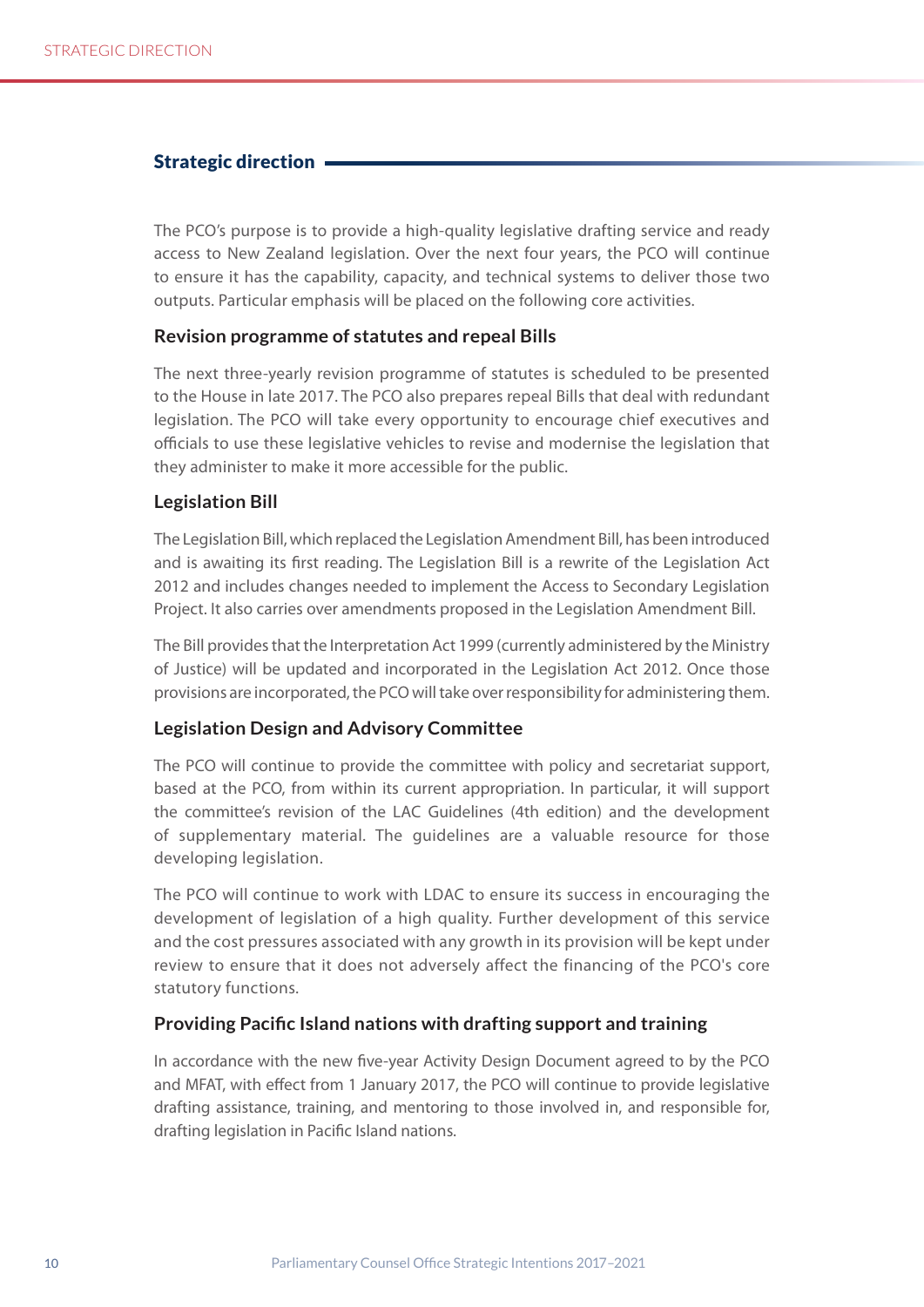#### **PCO's goals**

The PCO's goals in the short-to-medium term all have the aim of achieving its vision that New Zealand is best served by legislation that is fit for purpose, constitutionally sound, and accessible to all current and future users. The goals are:

- to make all secondary legislation available online
- to complete the online historical collection of laws
- to draft laws in plain language
- to use more standard provisions in legislation
- to improve legislative capability across the Government
- to increase the capacity in the use of te reo Māori in legislation
- to improve the process for making legislation.

The PCO has in place a number of projects and initiatives to achieve these goals.

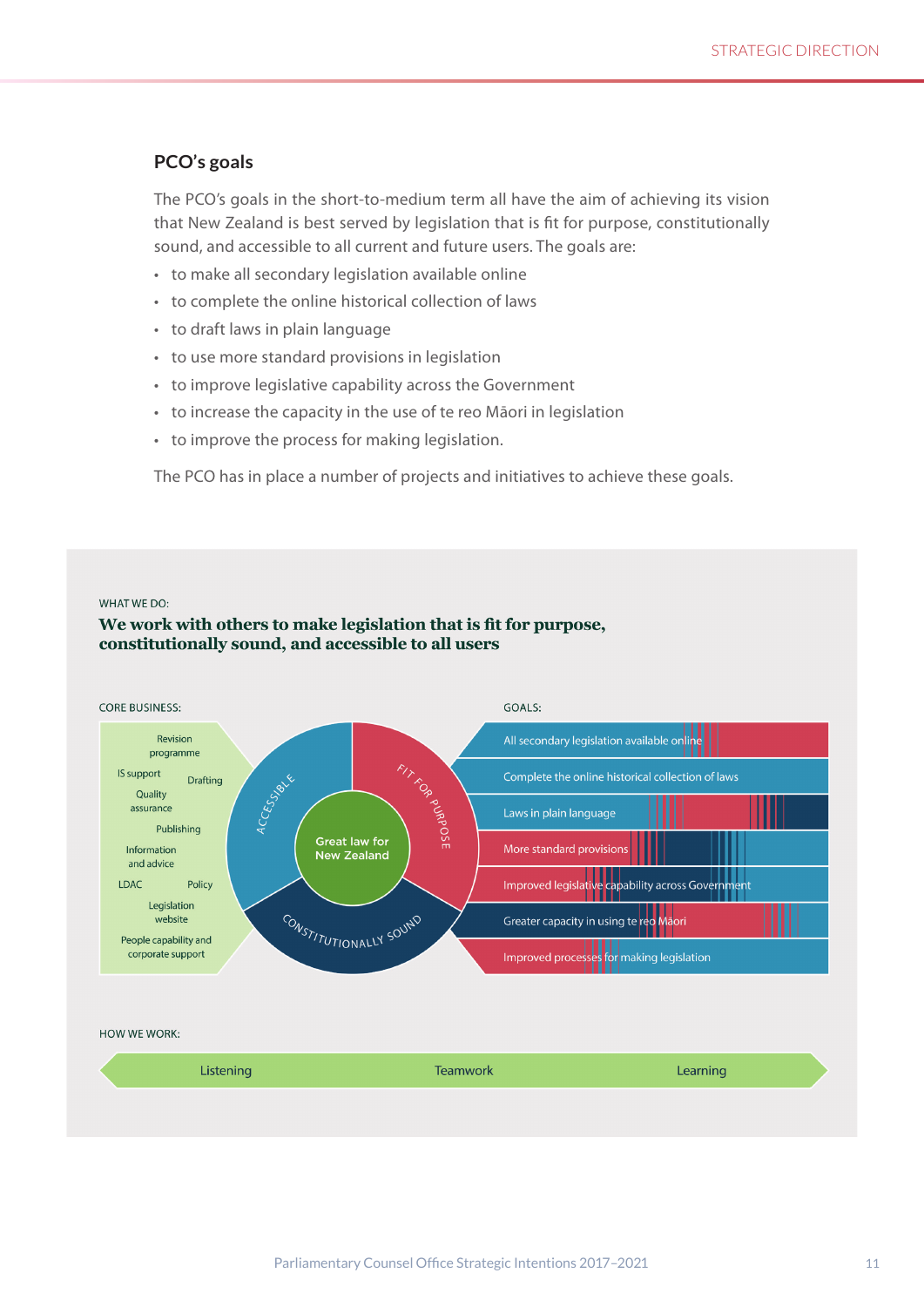#### **Access to Secondary Legislation Project (Access Project)**

The project aims to make as much secondary legislation as possible accessible. It is expected to take a number of years to complete.

There are four main components required to implement the project:

- rationalising and simplifying the law relating to secondary legislation
- a lodgement and publication system for use by departments and agencies when they make secondary legislation. This system is likely to include some form of authoring system
- modifications to PCO's publishing system and the NZL website to enable secondary legislation drafted by departments and agencies to be published on the website, and to simplify, broaden, and improve access
- changes to the processes in agencies for publishing instruments, to take advantage of the new central system.

The three main phases of the project are:

- the initial phase, which was focused on project scoping, exploring legal and procedural consequences, document design, discussions with external stakeholders, analysis, testing, refining and documenting the project design, exploratory drafting of the required legislative changes, establishing a consultation plan, preparing a business case, and putting in place the necessary professional project governance, management, and assurance regimes (which are aligned with central agency guidelines)—this phase is complete
- the initial delivery stage, in which the main activities include drafting the legislative changes required, legal research, building, testing, and piloting the IT components in an iterative manner, a phased roll-out of various components to early adopter agencies, stakeholder engagement and communication aligned to the PCO's wider stewardship strategy, enabling the realisation of early benefits, and further embedding of professional project governance and management processes (including a Gateway Review)
- the final phase that completes the roll-out to all agencies, which will entail enacting the final legislative changes required, rolling out the IT components, helping agencies use the IT systems by providing training, making changes to the NZL website, and incorporating the various systems established via the project in the PCO's business-as-usual processes.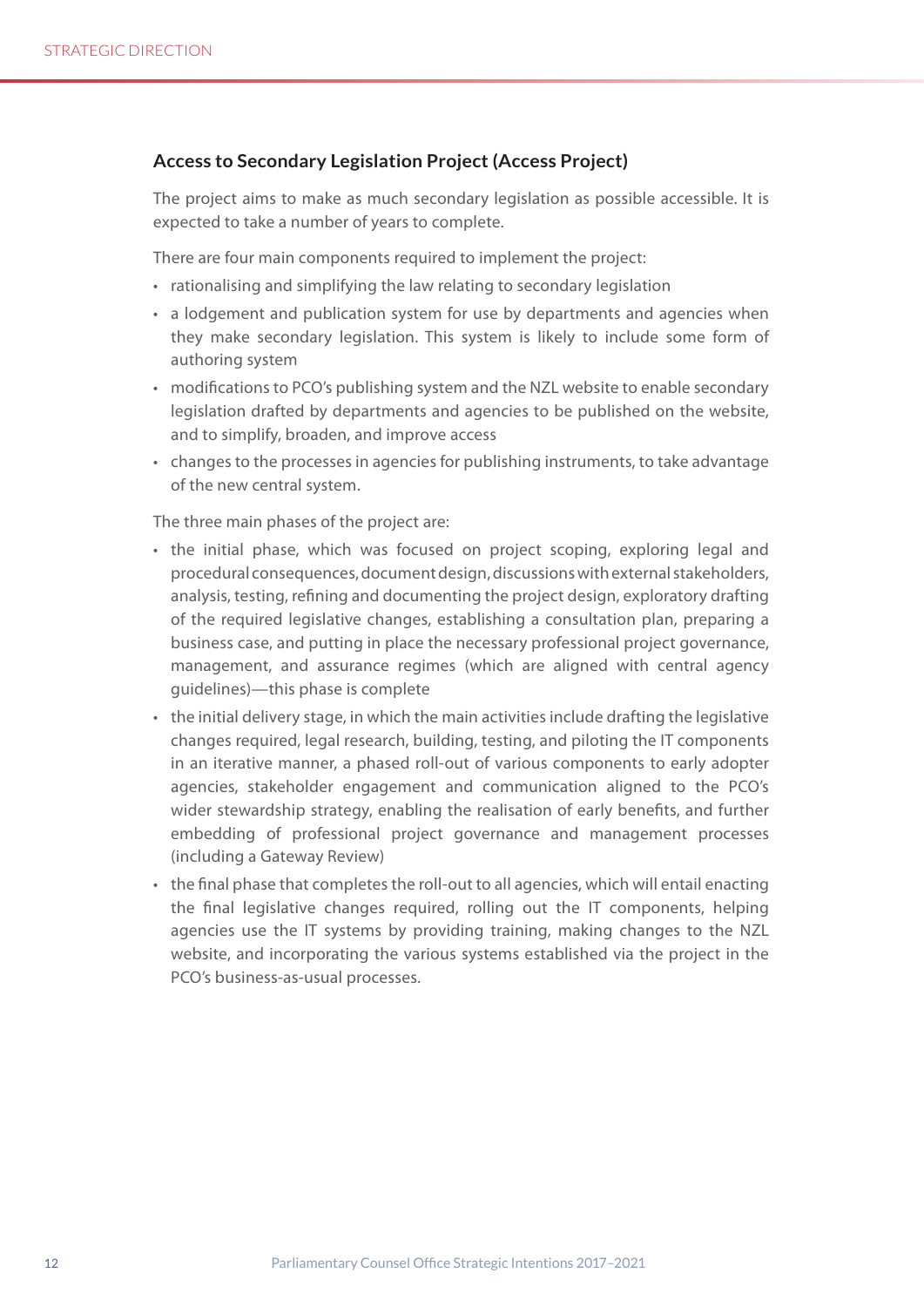#### **Complete collection**

The NZL website already provides a comprehensive collection of in-force Acts and Legislative Instruments. The latter are a subset of all secondary legislation. This project aims to expand the collection by including more Bills and legislation that is no longer in force. To this end, the PCO has completed the scanning of three significant historical collections:

- Acts 1841–2007
- Statutory Regulations 1936–2007
- Bills before the House (all stages) 1854–2007.

These historical collections, currently hosted on the New Zealand Legal Information Institute website (nzlii.org), will initially be published as a separate collection of PDFs on the NZL website. In future we will investigate options for integrating them with the existing collection on the NZL website.

#### **Using more standard provisions in legislation**

The PCO is committed to reducing complexity in legislation. We are developing a programme to standardise more legislative provisions (similar to the approach already used in Treaty Bills), and the advice and processes to support this. More standardisation (of both the content and structure of legislation) will make it easier for users to understand, and find their way around, legislation. It also gives the PCO wider opportunities to increase understanding of particular concepts across legislation, lower the risks of unintentional error, and increase efficiencies in producing legislation.

#### **Plain language**

The use of plain language in legislation is fundamental to ensuring that ordinary people, not only lawyers or administrators, can understand and use the law, and so to promoting the rule of law. The PCO is developing a strategy to reinvigorate our plain language culture. The strategy aims to make New Zealand's legislation more accessible, improve the legal effectiveness of that legislation, and make plain language the standard for how the whole office communicates.

#### **Te reo Māori language strategy**

Working with external agencies such as Te Puni Kōkiri and Te Taura Whiri i te Reo Māori (the Māori Language Commission), the PCO will develop its systems and capability for producing dual-language legislation, where appropriate, and for including te reo and Māori legal concepts in legislation more generally. Our aim is to be well-positioned to ensure te reo Māori is used effectively and accessibly in legislation.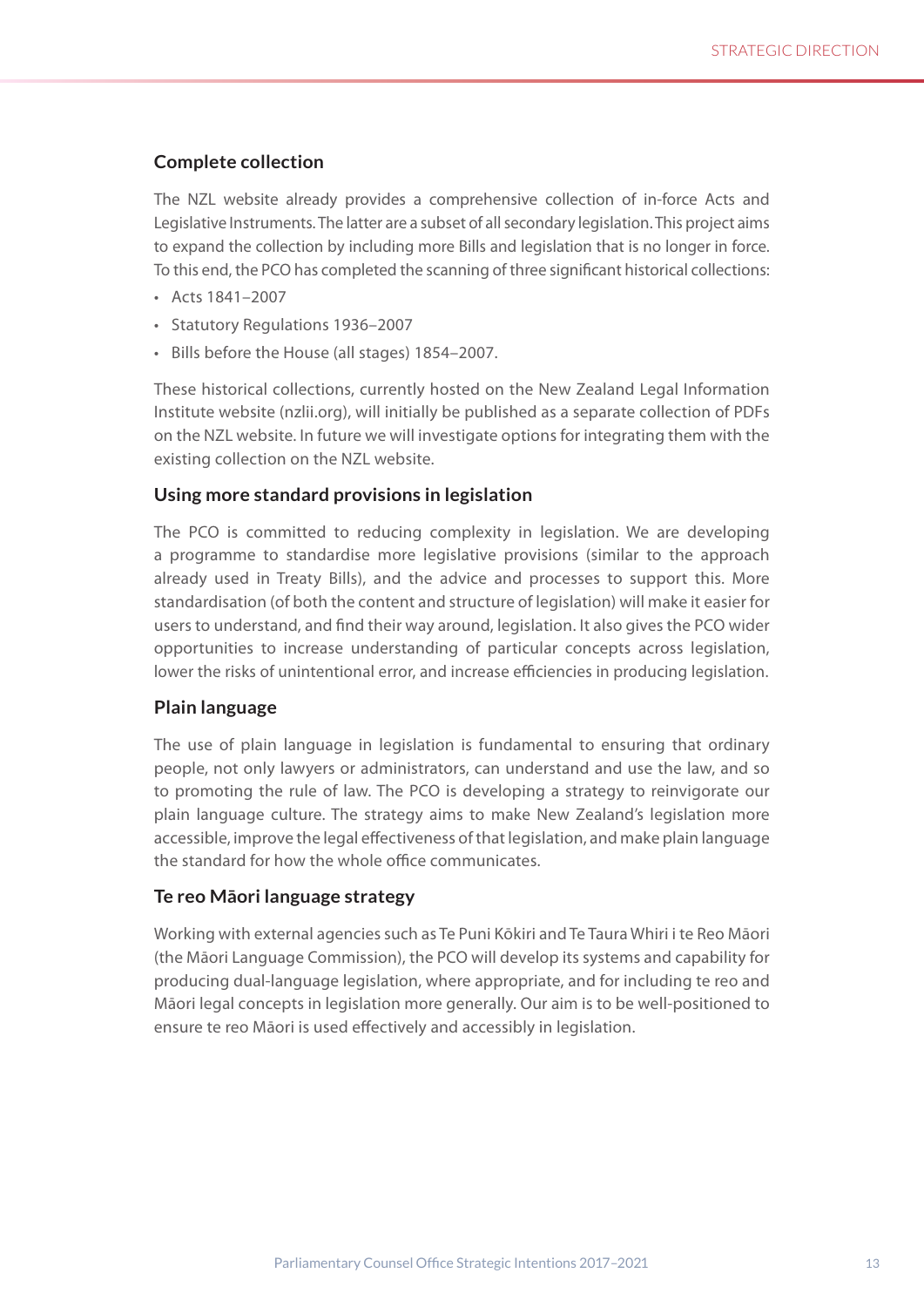#### **Advice and guidance**

The PCO will develop a strategy to set the purpose, priority, and approach of our education and information activities. Our aim is to build awareness within the wider public sector of legislation matters and what makes good legislation.

The PCO will continue to develop and implement its own systems to ensure that knowledge and information can be easily stored and shared across the organisation.

#### **Process improvements**

The PCO will look for opportunities to improve the systems for making legislation, and work with others to improve the efficiency and effectiveness of the law-making process.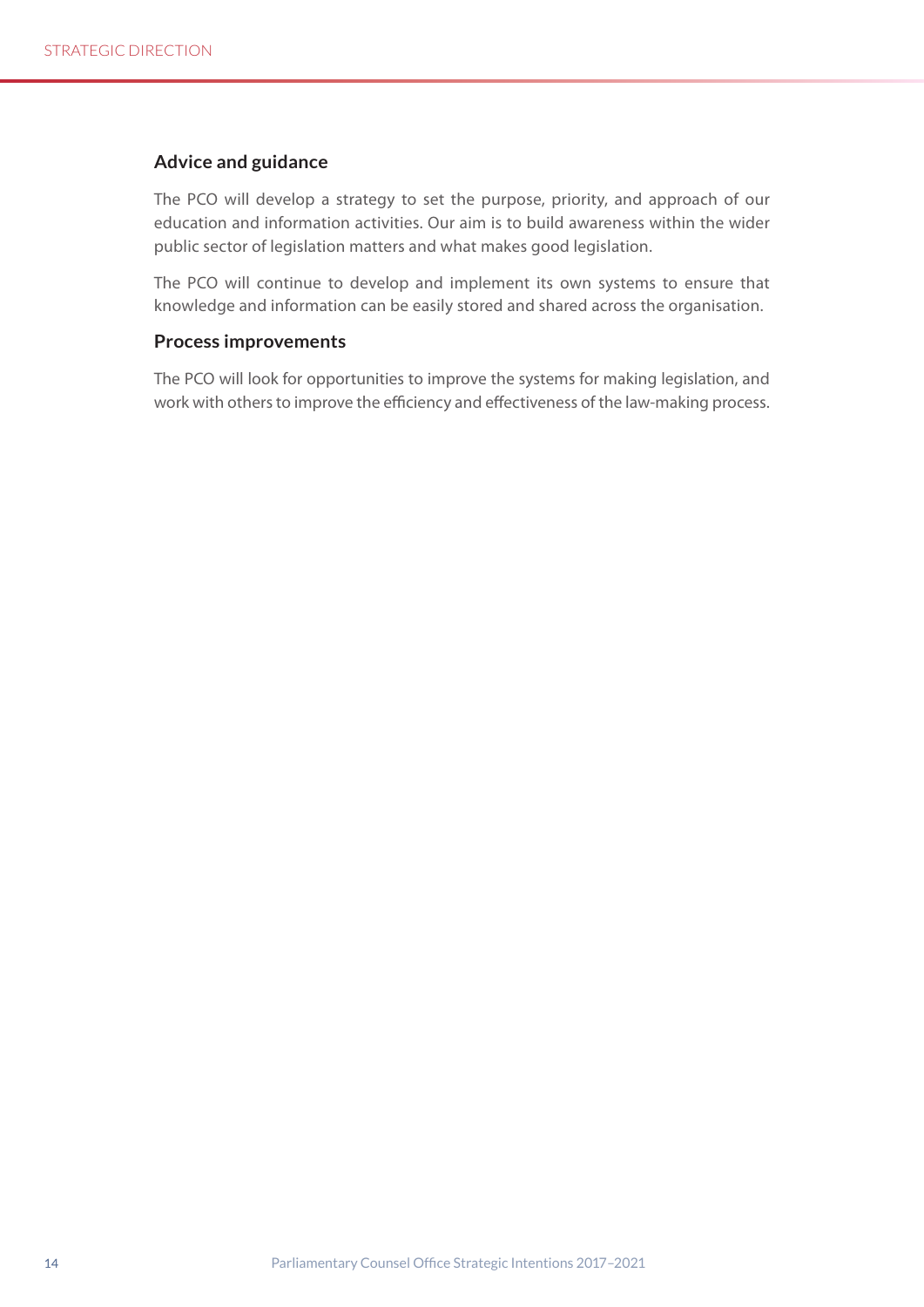#### <span id="page-16-0"></span>Managing functions and operations

The following functions and operations support the PCO in achieving its strategic objectives.

#### **Strategic planning**

Each year, the PCO's Senior Management Team holds two separate strategic planning days to set its direction for the short-to-medium term. One planning day focuses on workforce, resourcing, and capability. The second planning day reviews existing projects that support the PCO vision, other areas of focus from the four-year plan, and financial management, and makes strategic choices relating to the delivery of its two strategic objectives—providing high-quality legislative drafting services and ready access to New Zealand legislation.

#### **Annual business planning and budgeting**

Each business unit and group within the PCO develops an annual business plan that links to the PCO's vision, strategic plan, and goals. These plans also prioritise the work to be carried out, identify additional personnel or financial resources that may be required, and identify any major risks.

Every three months, the Senior Management Team is provided with progress reports and the PCO's medium-to-high-level risks are reviewed and updated as required.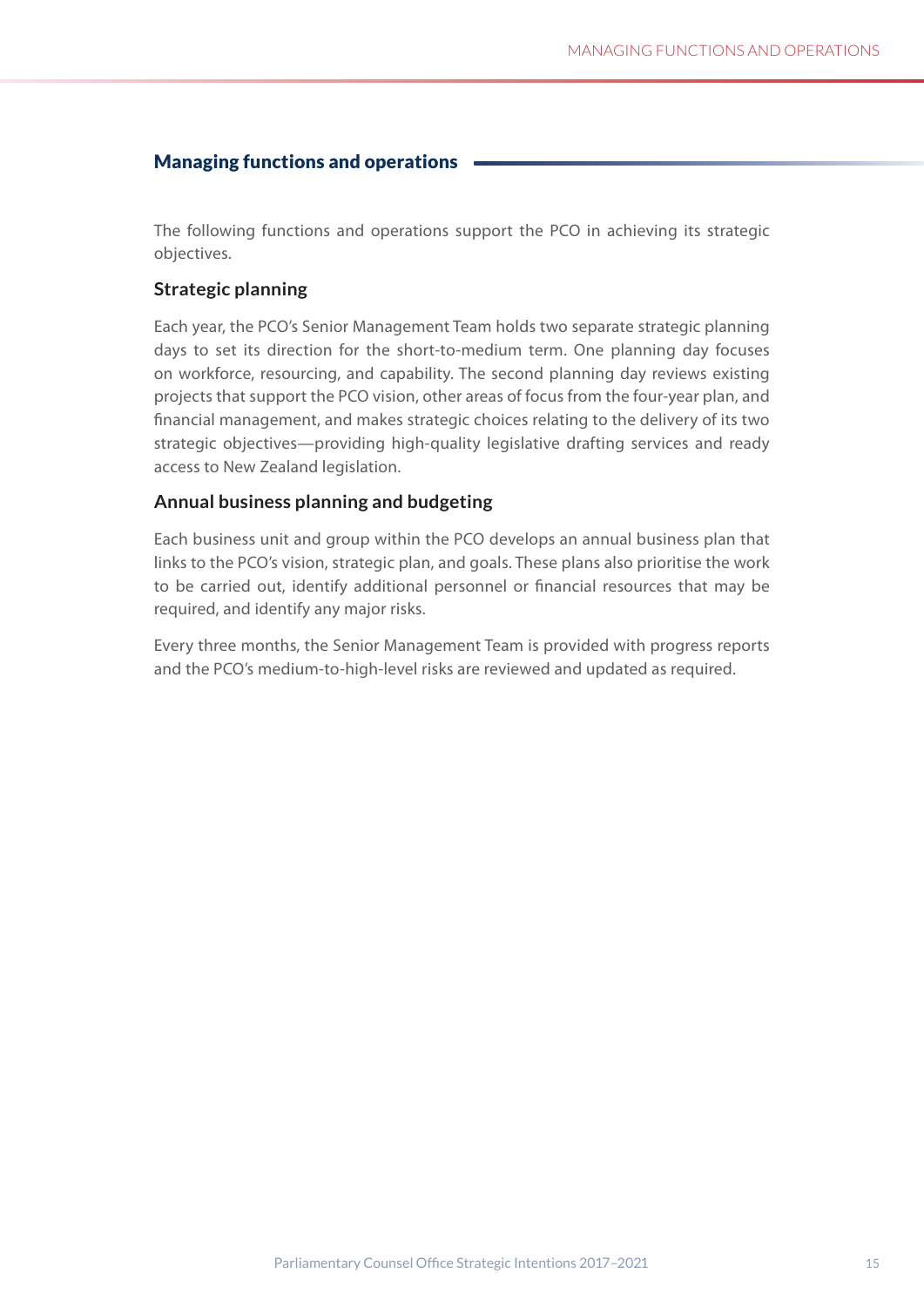#### <span id="page-17-0"></span>Equal employment opportunities

Equal employment opportunities (EEO) have been incorporated into a number of policies and processes to ensure consistency and to ensure that they are integrated into everyday business. An example of the PCO's commitment to increasing female representation at senior levels is that 50% of its managers are female and all its Audit and Risk Committee members are female. We will continue to meet our responsibilities as an EEO employer and will seek to improve representation of under-represented groups within the PCO and its governance structure.